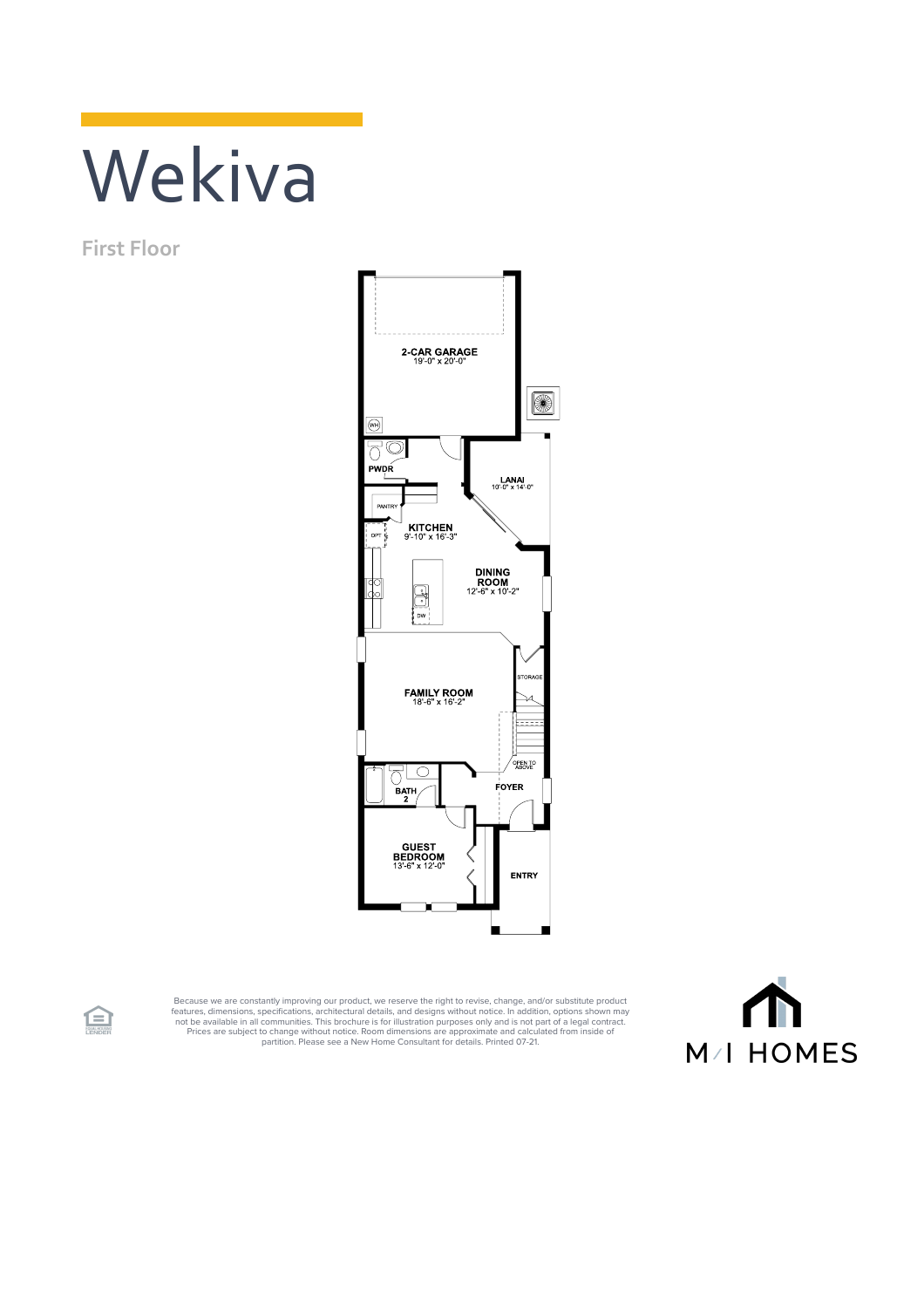## Wekiva

## **Second Floor**



Because we are constantly improving our product, we reserve the right to revise, change, and/or substitute product<br>features, dimensions, specifications, architectural details, and designs without notice. In addition, optio